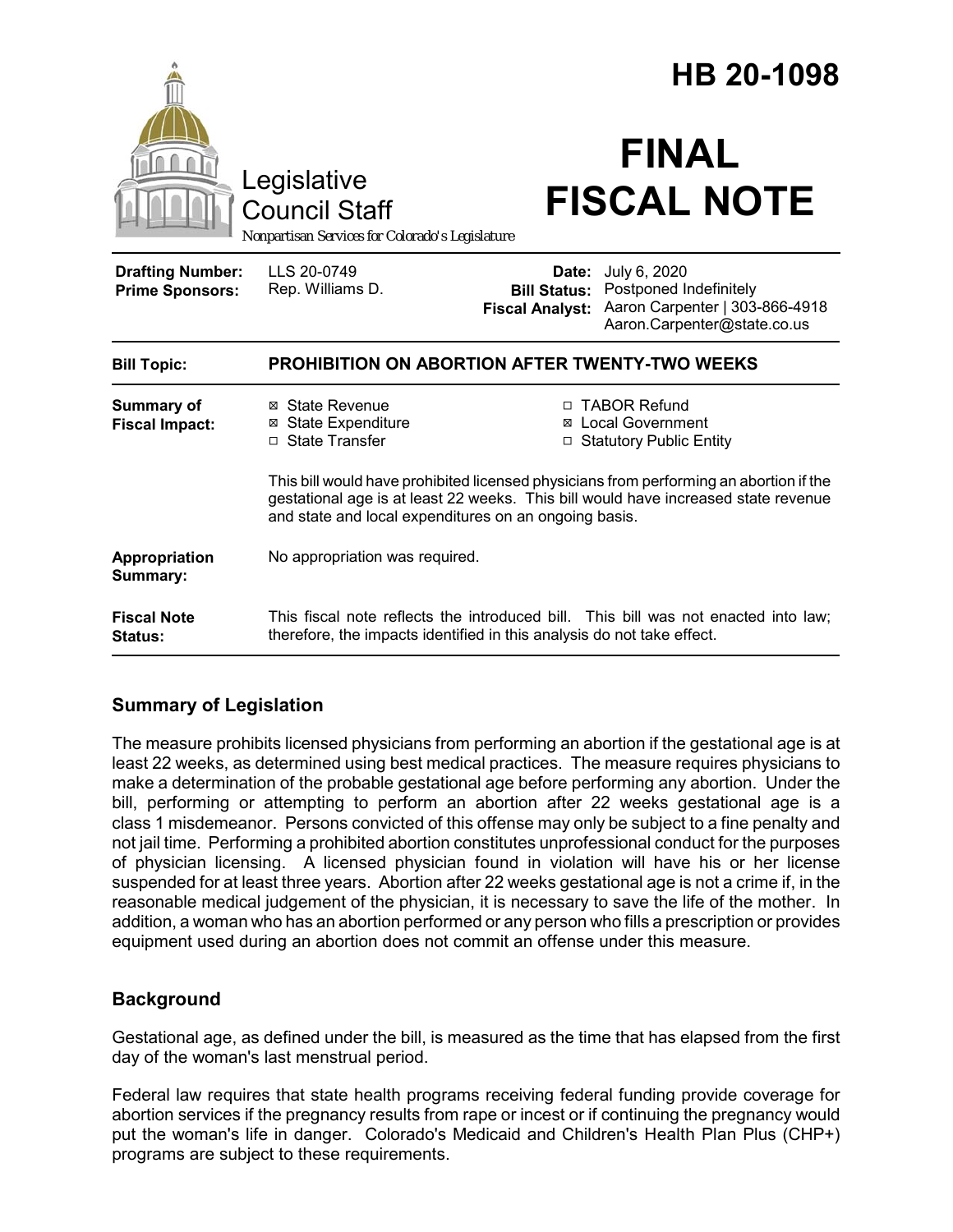July 6, 2020

## **Comparable Crime Analysis**

Legislative Council Staff includes certain information in fiscal notes for any measure that creates a new crime, changes the classification of an existing crime, or changes an element of an existing crime. The following sections outline data on crimes that are comparable to the offense in this measure and discuss assumptions on future rates of criminal convictions under the measure.

**Prior conviction data**. This measure creates the crime of performing or attempting to perform an abortion if the probable gestational age is at least 22 weeks, a class 1 misdemeanor. To form an estimate on the prevalence of new crimes, the fiscal note considered the comparable crime of unlawful termination of pregnancy in the first degree. From 2017 to 2019, there have been one person convicted and sentenced for this existing offence. The person was male and White. However, unlawful termination of pregnancy refers to the termination of a pregnancy by any means other than birth or a medical procedure. This offense is not applicable to the new crime created by this measure; therefore, this data was not used in the fiscal note assumptions.

**Assumptions.** The fiscal note assumes a high rate of compliance with the provisions of the measure. This analysis assumes that there will be less than five criminal cases filed for this offense and that approximately one offender will be convicted and assessed a fine penalty every five years.

## **State Revenue and Expenditures**

Starting in FY 2020-21, the bill impact state revenue and expenditures, as described below.

**Criminal and civil penalties.** This analysis assumes that there will be a minimal impact on civil and criminal case filings. As a result, any increase of fines and court fees and related TABOR impact is expected to be minimal. Similarly, potential workload increases for the Judicial Department, the Division of Probation, agencies that provide representation to indigent persons, and the Department of Corrections, require no change in appropriations. Visit leg.colorado.gov/fiscalnotes for more information about criminal justice costs in fiscal notes.

**Department of Regulatory Agencies.** This bill increases workload in the Medical Board in the Department of Regulatory Agencies, to hear additional hearings for unprofessional conduct in front of the Medical Board. Based on the assumptions listed above, any increases in expenditures and workload are assumed to be minimal.

**Department of Health Care Policy and Financing.** As described above, Colorado's Medicaid and Children's Health Plan Plus (CHP+) programs are subject to federal requirements mandating that a state provide coverage for abortion services if the pregnancy results from rape or incest or if continuing the pregnancy would put the woman's life in danger. To remain compliant with federal law, the department may be required to transport a woman pregnant as a result of rape or incest to another state to obtain an abortion. As it is unknown how often this will occur, the fiscal impact cannot be determined. This analysis assumes such instances are rare, and that any change in appropriations will be addressed through the annual budget process, if required.